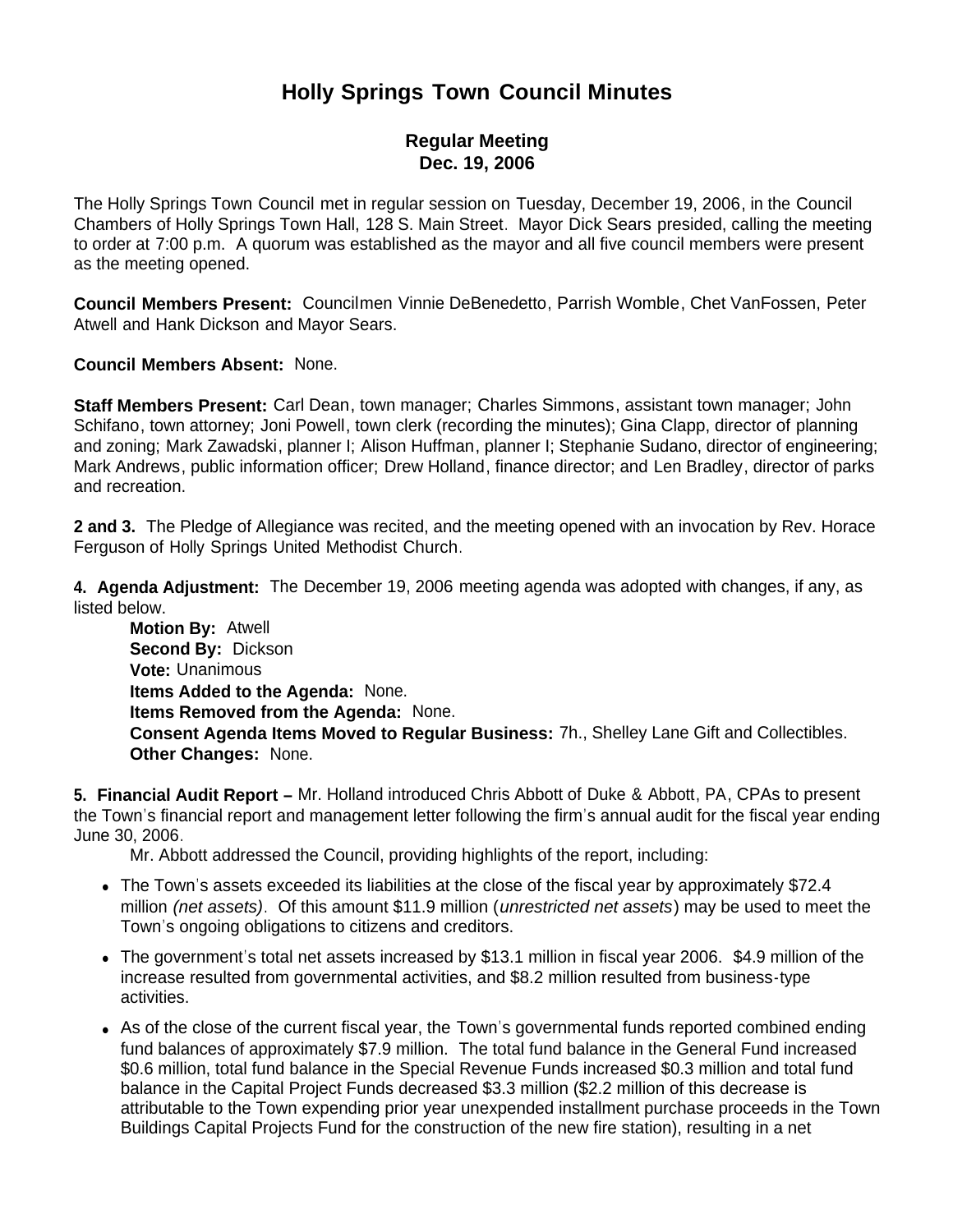decrease in total governmental funds combined fund balance of \$2.4 million compared to the prior year. Approximately 54% of the total combined ending fund balance of \$7.9 million, or \$4.3 million, is available for spending at the Town's discretion *(unreserved fund balance).* \$1.3 million of the unreserved fund balance is designated for capital projects.

- At the end of the current fiscal year, unreserved fund balance for the General Fund was \$3.0 million or 24.8% of total General Fund expenditures for the fiscal year.
- The Town's total financed debt increased by \$3.3 million (10%) during the current fiscal year. The key factor in this increase was the Cultural Center Capital Project Fund financing of \$3.5 million for the new cultural center. A decrease of \$2.7 million is from principal payments of existing debt.
- The Town maintained its bond rating of "A+" with Standard and Poor's, "A1" with Moody's Rating Services and increased from an "80" to an "81" with the North Carolina Municipal Council, which is comparable to a rating of "A" by the national rating agencies.

Mr. Abbott's findings provided in the Comprehensive Annual Financial Report (CAFR) are quoted:

# **Capital Asset and Debt Administration**

**Capital assets:** The Town's investment in capital assets for its governmental and business–type activities as of June 30, 2006, totals \$92,916,027 (net of depreciation). These assets include buildings, roads and bridges, intangible assets for water rights, machinery and equipment, vehicles and park facilities.

Major capital asset transactions during the year include the following additions:

- Completed renovation of Police Station at a cost of \$727,220. The Police Station renovation was included in construction in progress in the prior year.
- Added 8.56 miles of land representing street right of ways at a cost of \$1,556,500.
- Acquired new equipment and vehicles of \$431,038 and \$258,157, respectively, within governmental activities.
- Construction in progress of \$4,796,776 in governmental-type activities for the construction of a new fire station, and various street and sidewalk additions.
- Additions to infrastructure assets for streets and sidewalks of \$6,224,642.
- Additions to water and sewer system capital assets of \$3,014,949.
- Acquired new equipment of \$154,132 within water and sewer capital assets.
- Additions to infrastructure assets for water and sewer system capital assets of \$2,043,184.
- No significant retirements, dispositions, or demolitions were recorded this year.

 All-in-all the Town is doing very well, Mr. Abbott said, commending staff and the Council for efforts to provide infrastructure and services

**Action:** None.

*A copy of the FY 2005-2006 Comprehensive Annual Financial Report is on file in the Town Clerk's office until such time as it is disposed of in keeping with the adopted Records Retention and Disposition Schedule.* 

**6a. Public Hearing: Growth Plan Amendment 06-GPA-04 and Zoning Map Change 06-REZ-12 –** Ms. Huffman said the Town had received a request for an amendment to the Land Use Map to change the land use designation of .92 acres located at 10308 Holly Springs Road from medium-density residential to mixed use. In addition, the applicant is requesting that the property be rezoned from R-10: Residential to LB: Local Business.

She said the zoning map change requires a growth plan amendment in order for the zoning to be consistent with the comprehensive growth plan.

The applicant proposes to use the existing dwelling structure on the property as a professional office, which is allowed by right in the LB district.

 Ms. Huffman reported that the Planning Board reviewed the request and discussed that access to the property is off Holly Springs Road. The Planning Board also discussed the inter-connectivity between the Moravian Church's parcel and the possibility of the use of shared driveways; however, there is an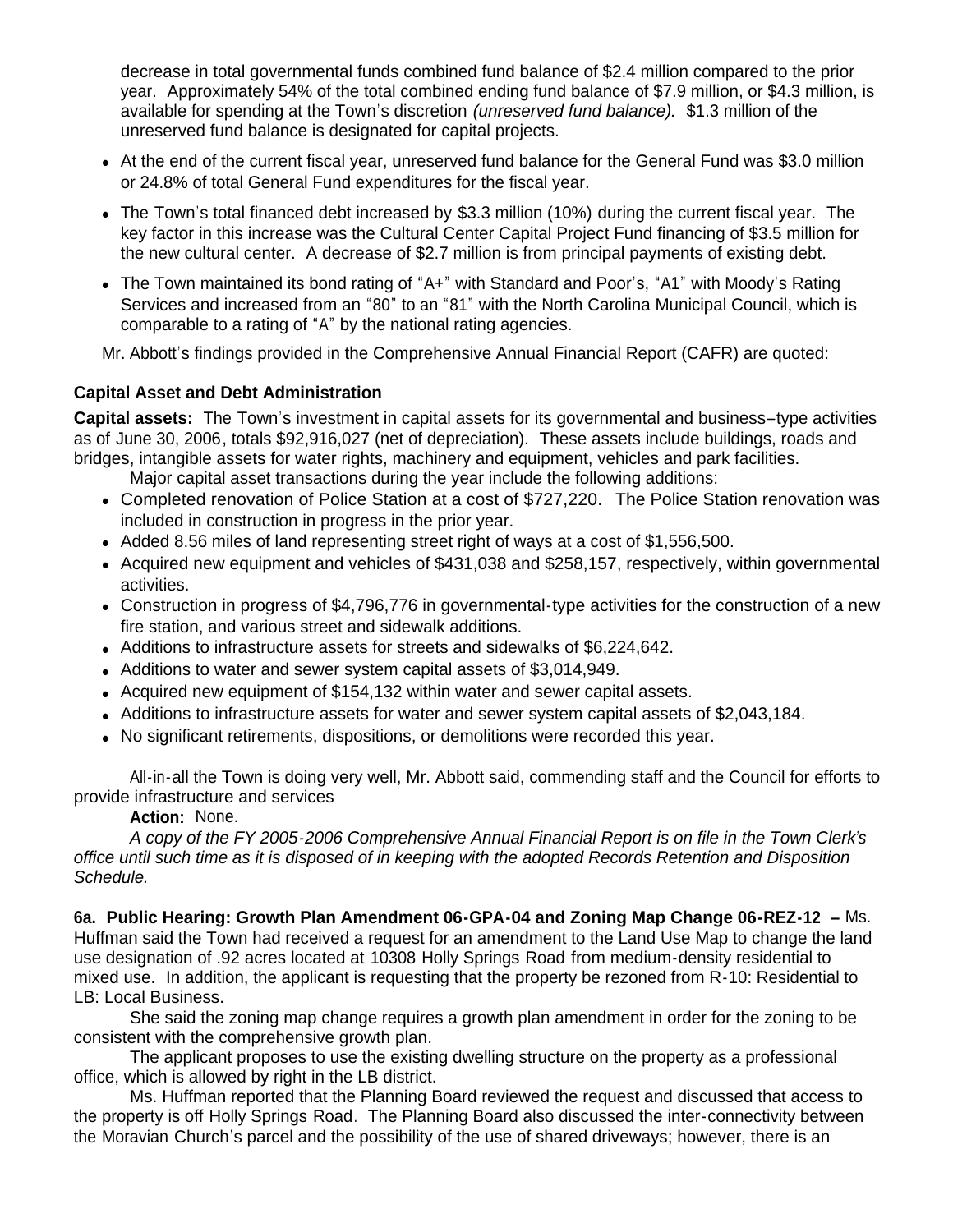existing driveway cut into the property. She said the Planning Board also discussed that the proposed use would provide a good buffer between the church property and the residential Cobble Ridge subdivision. She said staff and the Planning Board recommend approval.

With that explanation completed, Mayor Sears opened the public hearing to accept input. The following comments were recorded: None.

There being no input, the public hearing was closed.

**Action #1:** The Council approved a motion to approve Growth Plan Amendment Petition 06-GPA-04 to change the future land use designation of .92 acres of Wake County PIN: # 0659-43-2768 from Medium-Density Residential to Local Business as submitted by Mr. Hal Routh.

 **Motion By:** VanFossen **Second By:** Dickson **Vote:** Unanimous

**Action #2:** The Council approved a motion to approve the following plan consistency statement: The requested zone map change from R-10 to LB is consistent with the trends of development to the west of this parcel and is in keeping with the proposed Growth Plan Amendment 06-GPA-04. The Future Land Use Plan Map indicates this property as Medium Density Residential; however, the adjacent parcels to the west have been rezoned to Local Business in accordance with the Land Use Plan. The small parcel is a prime candidate for Local Business zoning and due to the single family development to the east will be the last commercial parcel limiting a strip of commercial along Holly Springs Road. The surrounding area and future land use of only one of the four abutting properties are Mixed Use and is more conducive with the proposed location. The LB: Local Business zoning designation will fit into the area.

 **Motion By:** VanFossen **Second By:** Dickson **Vote:** Unanimous

**Action #3:** The Council approved a motion to approve Zoning Map Change Petition 06-REZ-12 to change the zoning of .92 acres of Wake County PIN # 0659-43-2768 from R-10: Residential to LB: Local Business as submitted by Mr. Hal Routh.

 **Motion By:** Dickson **Second By:** Womble **Vote:** Unanimous

At this time, Councilman VanFossen asked to be excused from discussion and deliberation on item 6b, and the Council approved the motion to recuse Councilman VanFossen from the meeting due to his professional involvement with the applicant.

 **Motion By:** Atwell **Second By:** Dickson **Vote:** Unanimous

**6b. Public Hearing: 5100 Windance Place, 06-SEU-08 –** Ms. Huffman said that the Town has received an application from Eric Mangrum requesting approval for Special Exception Use 06-SEU-08 to allow an accessory dwelling structure on his property located at 5100 Windance Place in the Sunset Ridge subdivision.

 Ms. Huffman said the structure would consist of a three-car garage on the main level and a suite on the second floor.

 Ms. Huffman explained that according to the UDO, an accessory dwelling can be 60% of the primary structure's *gross* floor area. She said when drafting the UDO, it was not the intent to allow such large detached accessory dwelling structures. She said that staff is in the process of amending the UDO that models the original intent, and the amended UDO would allow an accessory structure's total (gross) square footage be no more than 60% of the *heated* (finished) square footage of the primary structure.

 Ms. Huffman said that Mr. Mangrum's application was submitted prior to the pending modification; therefore, his request would be in compliance with current UDO standards.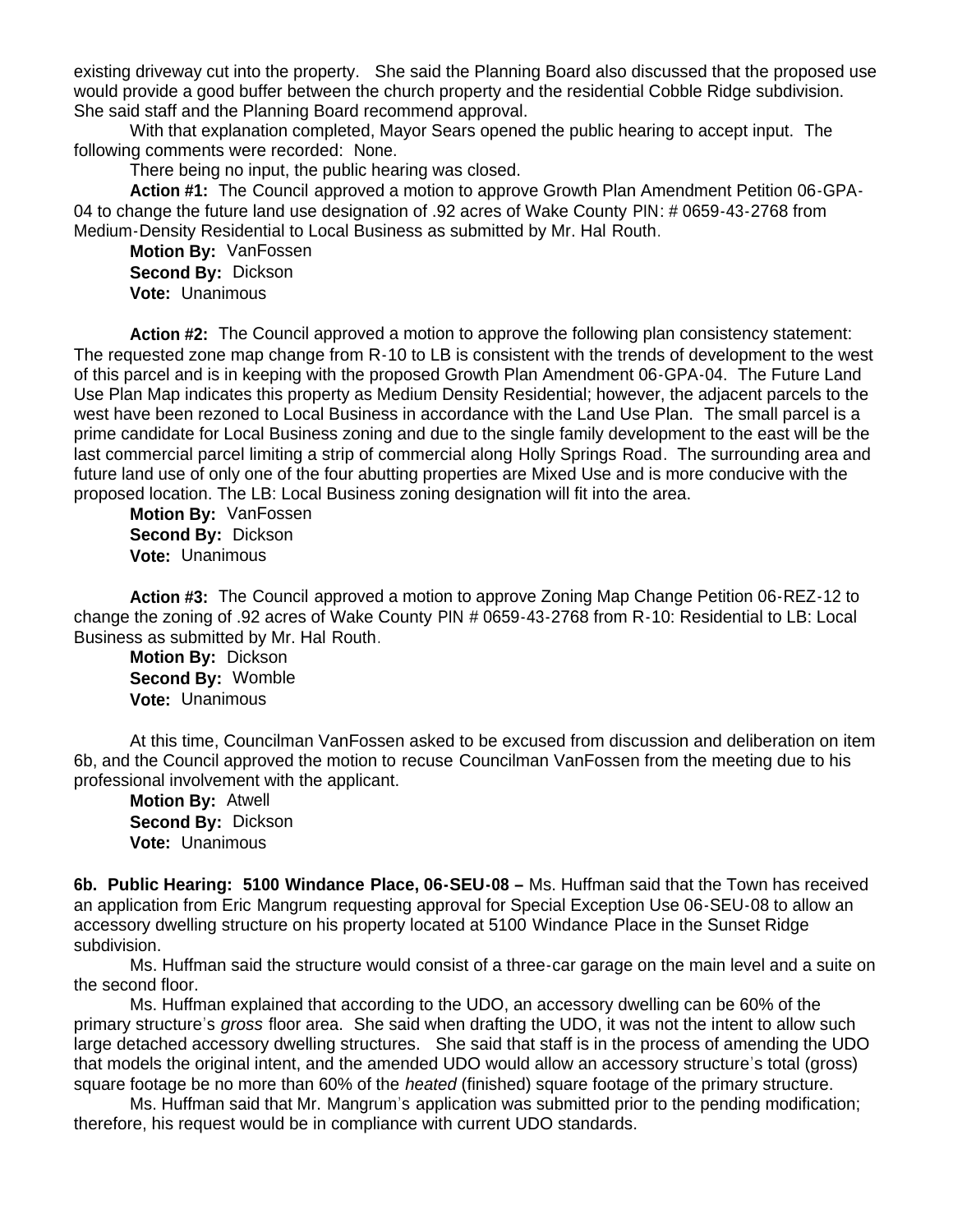Ms. Huffman said the Planning Board reviewed the request and discussed the guidelines of the current ordinance versus the original intent of the ordinance in relation to the size of the structure; however, the Planning Board determined that the structure is in compliance with the current ordinance.

She said staff and the Planning Board recommend approval.

With that explanation completed, Mayor Sears opened the public hearing to accept sworn testimony and qualified evidence. Under oath administered by the Town Clerk, the following provided testimony to be recorded: None.

There being no testimony, the public hearing was closed.

 **Action #1:** The Council approved a motion to make and accept the following findings of fact to be recorded in the minutes for Special Exception Use Petition 06-SEU-08 to allow an accessory dwelling structure at 5100 Windance Place in the Sunset Ridge Subdivision for Eric Mangrum as submitted by Chet VanFossen, architect, revised 11/13/2006:

- a. The proposed use will not be injurious to the public health, safety, comfort, community moral standards, convenience or general welfare;
- b. The proposed use will not injure or adversely affect the adjacent area;
- c. The proposed use will be consistent with the character of the district, land uses authorized therein, and the Town of Holly Springs Comprehensive Plan;
- d. The proposed use shall conform to all development standards of the applicable district (unless a waiver of such development standards is requested as part of the special exception use petition and approved as set forth above, in which case the proposed use shall conform to the terms and conditions of such waiver).
- e. Access drives or driveways are or will be sufficient in size and properly located to: ensure automotive and pedestrian safety and convenience, traffic flow as set forth in Section 7.09 – Pedestrian Circulation and Vehicular Area Design; and, control and access in case of fire or other emergency;
- f. Off-street parking areas, off-street loading areas, trash enclosures, trash pick-up and removal, and other service areas are located so as to be safe, convenient, allow for access in case of emergency, and to minimize economic, glare, odor, and other impacts on adjoining properties and properties in the general neighborhood;
- g. The lot, building or structure proposed for the use has adequate restroom facilities, cooking facilities, safety equipment (smoke alarms, floatation devices, etc.), or any other service or equipment necessary to provide for the needs of those persons whom may work at, visit or own property nearby to the proposed use;
- h. Utilities, schools, fire, police and other necessary public and private facilities and services will be adequate to handle the needs of the proposed use;
- i. The location and arrangement of the use on the site, screening, buffering, landscaping, and pedestrian ways harmonize with adjoining properties and the general area and minimize adverse impacts; and,
- j. The type, size, and intensity of the proposed use (including but not limited to such considerations as the hours of operation and numbers of people who are likely to utilize or be attracted to the use) will not have significant adverse impacts on adjoining properties or the neighborhood.

 **Motion By:** Atwell **Second By:** Dickson **Vote:** Unanimous

 **Action #2:** Having made the necessary findings of fact, the Council approved a motion to approve Special Exception Use 06-SEU-08 to allow an accessory dwelling structure for Eric Mangrum as submitted by Chet VanFossen, architect, revised 11/13/2006.

 **Motion By:** Atwell **Second By:** Dickson **Vote:** Unanimous

*A copy of Special Exception Use application 06-SEU-08 entered into the record by the applicant and addressing the findings of facts is incorporated into these minutes as addendum pages.*

 **Action:** The Council approved a motion to readmit Councilman VanFossen into the meeting. **Motion By:** Womble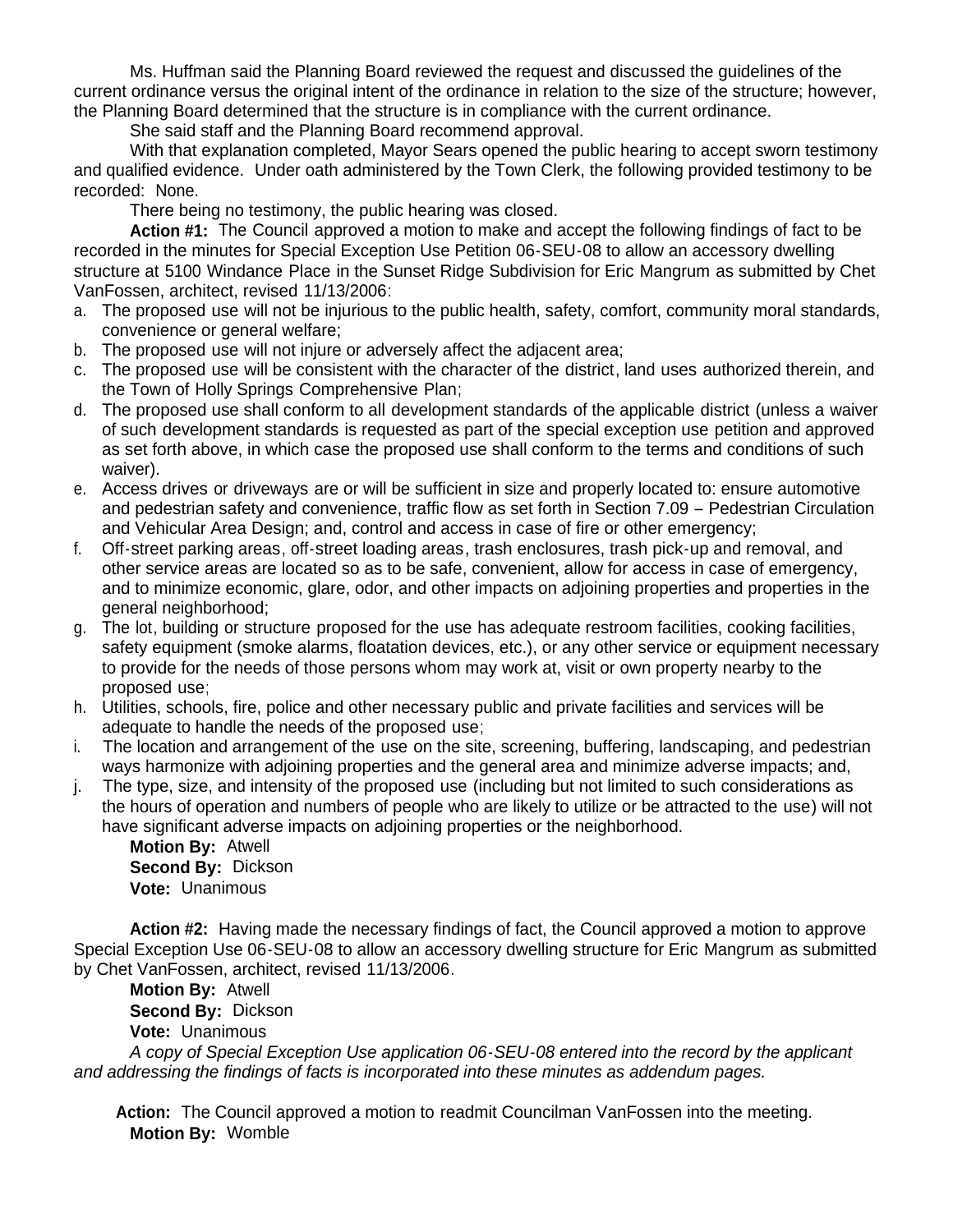**Second By:** Atwell **Vote:** Unanimous

**6c. Public Hearing: 104 Barley Mill Road, 06-SEU-09 –** Mr. Zawadski said the Town has received Special Exception Use Application 06-SEU-09 from Kedra A. Prescott requesting permission to operate a family child care home at her residence located at 104 Barley Mill Road within the Fairhill subdivision.

 Mr. Zawadski said that the UDO permits a maximum of eight children within a registered family child care home. He said the applicant is proposing to care for no more than eight children and would be utilizing a finished garage as the primary area for the business.

 He said due to the nature of the proposed use, other rooms of the home, such as the kitchen and bathrooms, would also be utilized.

Mr. Zawadski said the Planning Board had reviewed the application. Although the Planning Board is recommending approval, members did question whether the garage should be used as the primary area for the daycare.

With that explanation completed, Mayor Sears opened the public hearing to accept sworn testimony and qualified evidence. Under oath administered by the Town Clerk, the following provided testimony to be recorded:

Virginia Beverly Griffin, 108 Ontario Place -- Ms. Griffin owns neighboring property at 112 Fairground Road where her mother lives. She said she was not opposed to the proposed use, but her concern is for the safety of the children with the presence of two parallel driveways located behind the subject address.

Ms. Griffin had questions about the hours of operation of the day care center, which might affect the impact the center would have on adjoining properties.

Jeff Hovey, 108 Fairground Road -- Mr. Hovey said he had similar concerns as Ms. Griffin. He also noted covenants against there being a business located in subdivision.

Kedra Prescott, 104 Barley Mill Road – Ms. Prescott is the applicant and was available to answer questions. She answered questions under oath administered by the Town Clerk.

Mayor Sears asked what the hours of operation were planned to be. Ms. Prescott said she planned to operate the daycare between 7 a.m. and 5:30 p.m.

Mayor Sears asked if she was aware of covenants for the subdivision. Ms. Prescott said when she bought the property in 2005, she was told there was no homeowners association, so she was not aware of covenants.

Councilman Atwell pointed out that the Town does not enforce subdivision covenants.

Mr. Schifano said it was up to the Council to make findings of fact based on evidence and testimony presented in the hearing and that covenants might or might not play a role in a council member's review of the findings.

Ms. Prescott said her plan is to have provide day care to two children in addition to her own three. She said she might consider increasing the number of children in her care to eight in the future, but that that is not her plan at this time.

Councilman Dickson pointed out that Barley Mill Road is a stub that is planned to extend to the neighboring property and may increase traffic. He also noted the number of driveways that open to Barley Mill Road in a relatively short stretch of roadway.

Councilman Womble commended the applicant for applying for a special exception use permit and following the laws when so many in her situation would proceeded without asking permission.

There being no further testimony, the public hearing was closed.

 **Action #1:** The Council approved a motion to make and accept the following findings of fact to be recorded in the minutes for Special Exception Use Petition 06-SEU-09 to allow a family child daycare home at 104 Barley Mill Road, as submitted by Kedra A. Prescott.

A special exception use may only be granted upon the presentation of sufficient evidence to enable a written determination that:

- a. The proposed use will not be injurious to the public health, safety, comfort, community moral standards, convenience or general welfare;
- b. The proposed use will not injure or adversely affect the adjacent area;
- c. The proposed use will be consistent with the character of the district, land uses authorized therein,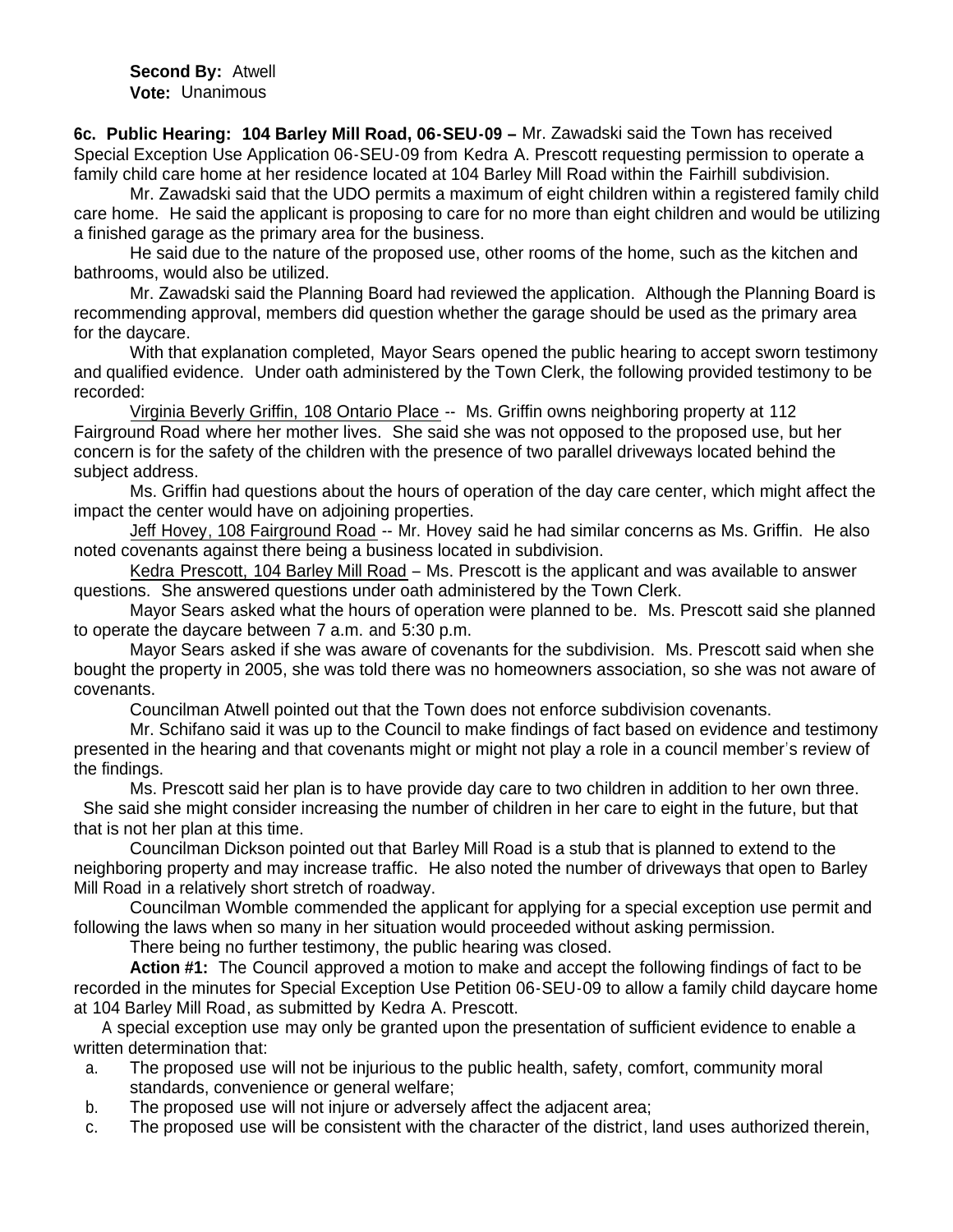and the Town of Holly Springs Comprehensive Plan;

- d. The proposed use shall conform to all development standards of the applicable district (unless a waiver of such development standards is requested as part of the special exception use petition and approved as set forth above, in which case the proposed use shall conform to the terms and conditions of such waiver).
- e. Access drives or driveways are or will be sufficient in size and properly located to: ensure automotive and pedestrian safety and convenience, traffic flow as set forth in Section 7.09 – Pedestrian Circulation and Vehicular Area Design; and, control and access in case of fire or other emergency:
- f. Off-street parking areas, off-street loading areas, trash enclosures, trash pick-up and removal, and other service areas are located so as to be safe, convenient, allow for access in case of emergency, and to minimize economic, glare, odor, and other impacts on adjoining properties and properties in the general neighborhood;
- g. The lot, building or structure proposed for the use has adequate restroom facilities, cooking facilities, safety equipment (smoke alarms, floatation devices, etc.), or any other service or equipment necessary to provide for the needs of those persons whom may work at, visit or own property nearby to the proposed use;
- h. Utilities, schools, fire, police and other necessary public and private facilities and services will be adequate to handle the needs of the proposed use;
- i. The location and arrangement of the use on the site, screening, buffering, landscaping, and pedestrian ways harmonize with adjoining properties and the general area and minimize adverse impacts; and,
- j. The type, size, and intensity of the proposed use (including but not limited to such considerations as the hours of operation and numbers of people who are likely to utilize or be attracted to the use) will not have significant adverse impacts on adjoining properties or the neighborhood. **Motion By:** Atwell **Second By:** DeBenedetto **Vote:** Unanimous

 **Action #2:** Having made the necessary findings of fact, the Council approved a motion to grant Special Exception Use Petition #06-SEU-09 to allow a family child care home at 104 Barley Mill Rd. as submitted by Kedra A. Prescott with the following condition:

1. All additional state and local permits and approvals will be required prior to the business opening. **Motion By:** Womble

**Second By:** Atwell

**Vote:** Unanimous

*A copy of Special Exception Use application 06-SEU-09 entered into the record by the applicant and addressing the findings of facts is incorporated into these minutes as addendum pages.*

**6d. Public Hearing: Town of Holly Springs Property Exchange –** Mr. Schifano explained that as part of the wastewater re-use project, which will allow the Town to sell non-potable water from the wastewater treatment plant treated effluent for irrigation purposes, an elevated storage tank needs to be constructed.

 Mr. Schifano said staff has been analyzing a series of suitable sites in the area of the Holly Springs Business Park. He said the Town owns two tracts at the intersection of New Hill Road and Irving Parkway, fronting on New Hill Road. He said staff approached the adjacent landowner for a possible land swap, where she would own the Town property fronting New Hill, and the Town would own the area in the back of her lot, creating two lots that are more regularly shaped.

 Mr. Schifano said that this would allow for some potential commercial development by the landowner on New Hill Road in that the newly-created lot has more road frontage.

 He said that pursuant to G.S. 160A-271, an exchange of property is authorized upon adoption of a resolution stating the value of the properties to be exchanged and any other consideration given. He said there is no other consideration given for this exchange, and the tax value of the Town parcel and the tax value of the neighboring parcel are exactly equal at \$20,000 for 0.87 acres and .91 acres, respectively.

Councilman Womble asked if the property owner had been apprised of what would be located on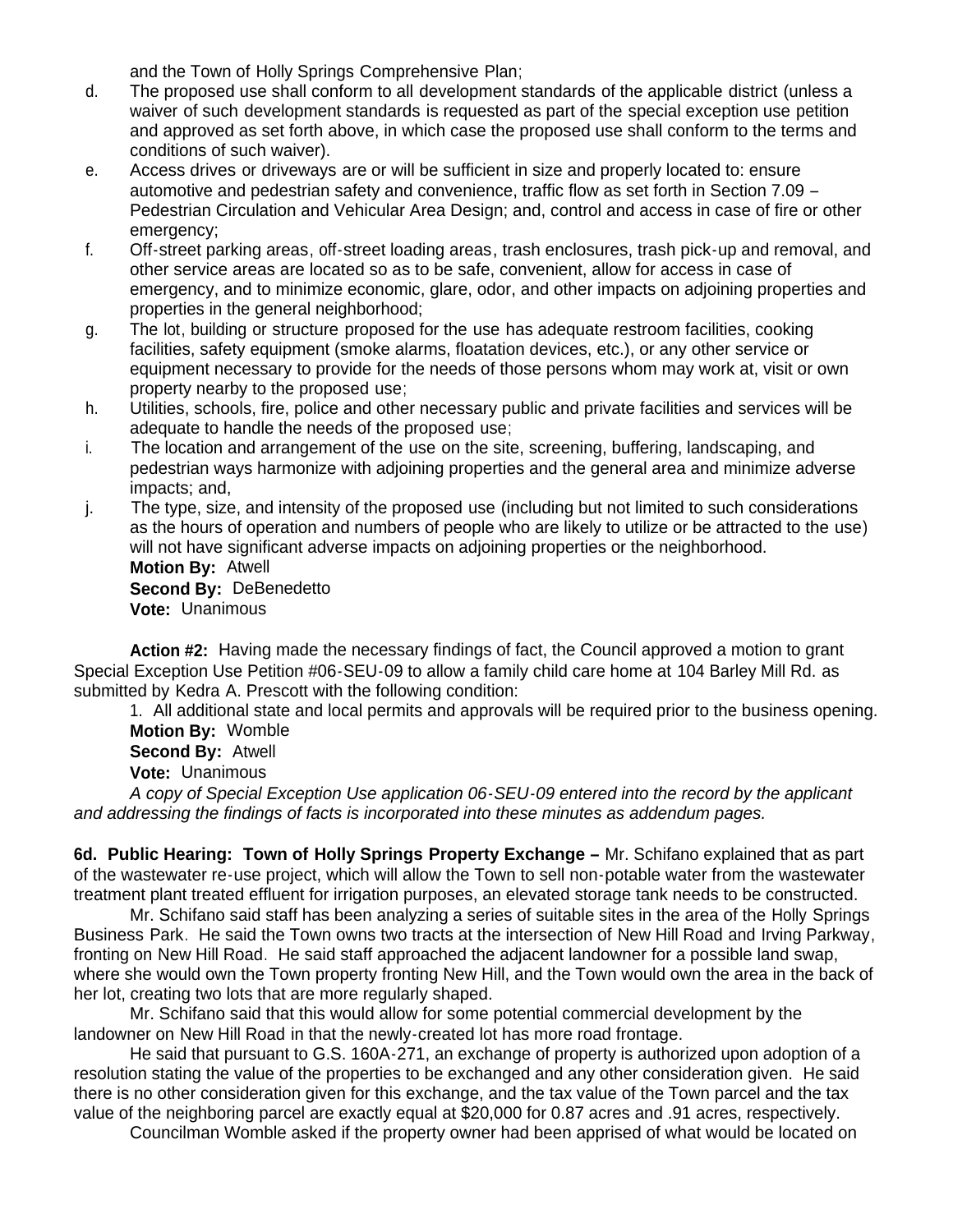the property behind her.

 Ms. Sudano said Hookie Riley of her staff had been in contact with the property owner and that she was aware of the town's plans.

With that explanation completed, Mayor Sears opened the public hearing to accept input. The following comments were recorded: None.

There being no input, the public hearing was closed.

**Action:** The Council approved a motion to adopt Resolution 06-54 authorizing an exchange of real property, pursuant to NCGS 160A-271, between the Town of Holly Springs and the landowner of 1117 New Hill Road.

 **Motion By:** VanFossen **Second By:** Womble **Vote:** Unanimous  *A copy of Resolution 06-54 is incorporated into these minutes as addendum pages.*

**7. Consent Agenda:** The Council approved a motion to approve all items on the Consent Agenda. The motion carried following a motion by Councilman Womble, a second by Councilman DeBenedetto and a unanimous vote. The following actions were affected:

 7a. Budget Amendment Report – The Council received a report of FY 2006-07 budget amendments #34 through #45 approved by the town manager. *A copy of the budget amendment report is incorporated into these minutes as an addendum page.*

7b. Minutes - The Council approved minutes of the Council's regular meeting held on November 7, 2006.

 7c. Budget Amendment, \$1,900 – The Council adopted an amendment to the FY 2006-07 budget in the amount of \$1,900 to receive a donation to the Fire Department from Progress Energy. *A copy of the budget amendment is incorporated into these minutes as an addendum page.*

 7d. Hunt Center Gymnasium Renovations Contract – The Council approved to enter a contract with Ken Martin of The Obsidian Group in the amount of \$18,340 for the administration and preparation of construction documents for restroom renovations at the Hunt Center gymnasium. *A copy of The Obsidian Group contract is incorporated into these minutes as addendum pages.*

7e. Jones Park Entrance Design Contract – The Council approved to enter a contract with Stan Williams, Park Drive Studios, in the amount of \$9,950 for design of the Jones Park entrance. A c*opy of the Park Drive Studios contract is incorporated into these minutes as addendum pages.*

 7f. NCDOT Bike and Pedestrian Planning Grant – The Council endorsed the Town's application to NCDOT for a bicycle and pedestrian planning grant.

 7g. Budget Amendment, \$178,750 – The Council adopted amendments to the FY 2006-07 budget in the amount of \$178,750 to cover the cost of a professional services contract, inclusive of a 10% contingency, for design of the Bass Lake outfall as approved by the Town Council on Dec. 5, 2006. *Copies of the budget amendments are incorporated into these minutes as addendum pages.*

 7h. Shelly Lane Gifts and Collectibles – This item was removed during agenda adjustment and approval.

**7h. Shelly Lane Gifts and Collectibles** – Councilman Atwell said he was disappointed that only a few parallel parking spots would be allowed.

 Ms. Sudano explained that there is not room to do angled parking and sidewalk. The modification was initiated by staff since there is not enough room.

 Councilman Atwell pointed out only a few parking spots would be provided, and most of those would be taken up by store employees and reserved handicapped spaces. He suggested changes be made to the site plan to provide employee parking in the rear of building.

He suggested that the Council table the item until an alternative site plan could be drawn.

 Staff suggested that the Council simply deny the current request and give direction for a new proposal. **Action:** The Council approved a motion to deny the conditions of approval regarding parking for Shelly

Lane Gifts and Collectibles and directed that the applicant and staff work out a more acceptable parking scheme to be considered by the Council.

**Motion By:** Atwell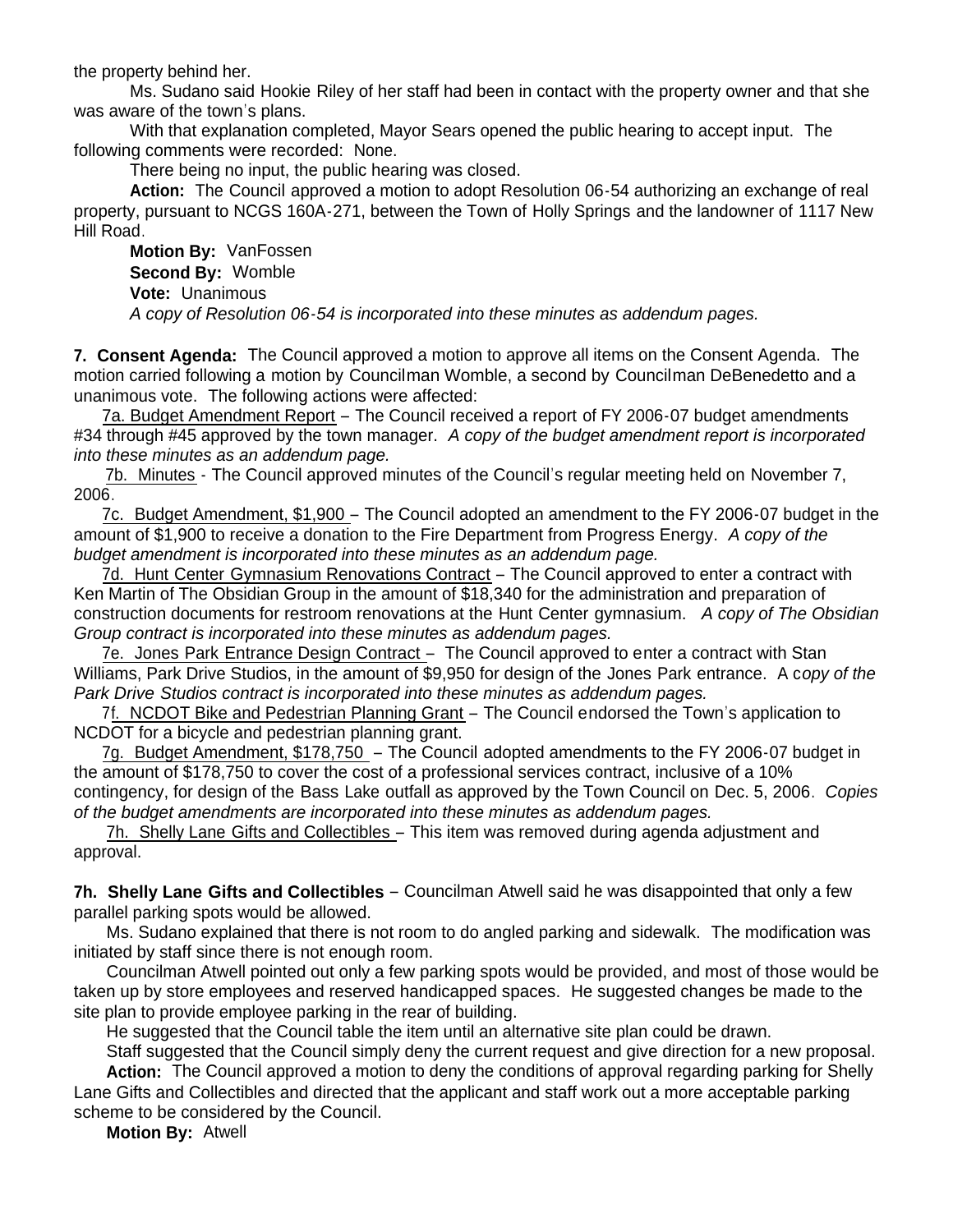**Second By:** VanFossen **Vote:** Unanimous.

**8a. 2006 Community Agency Grants –** Ms. Powell explained that the Town had received eight community agency grant applications, including three new applicants: The Holly Springs General Federation Women's Club requests \$2,500 to fund its many community service projects; the Kiwanis Club requests \$2,500 to fund its programs for local youngsters, including the Haunted School, Kids Appreciation Day and contributions to local schools and recreation programs; Springs Dance Company requests \$2,000 to fund its efforts to foster fine arts in Holly Springs, including the Holiday Caberet and educational programs; Kids Vote requests \$1,500 to defray its administrative operating expenses during the year between providing mock election polls for local youngsters during elections; and Interact of Wake County requests \$2,500 for its programs that provide safety and support to victims and survivors of domestic violence and sexual assault.

 Ms. Powell said the three new applicants are Community Partners Charter High School, requesting \$2,500 for operating costs and equipment purchases; Holly Springs High School Band Boosters, requesting \$1,500 in operating costs; and Holly Springs High School's The Golden Hawks Club, requesting \$2,000 for its newly-formed athletics booster organization.

 She said grant requests total \$17,000, but only \$13,500 remains in the Special Programs line item after the Town purchased a McGruff the Crime Dog costume for the police department earlier this year.

 Councilman Dickson said he feels the intent of the grant program was to provide seed money for local civic organizations and not to provide money to help pay salaries for organizations.

 He said he has an issue with providing funding for salaries: Interact, Kids Vote and CPCHS. He emphasized that he felt the town should assist locally-based volunteer organizations, although he values the services and programs of all the applicant agencies.

 He suggested that the Council provide the full grant application amount to the five organizations that are purely volunteer; a reduced amount for CPCHS, Interact and KidsVote; and \$0 to organizations that pay salaries.

 Council members agreed that the board should look at tweaking the existing policy and procedures during the winter retreat.

Councilman DeBenedetto said he doesn't want the program to become an entitlement.

 Councilman VanFossen said he agrees with Councilman Dickson, but wouldn't be in favor of zeroing out any of the applicants.

 Councilman Atwell said he agrees there should be no sense of entitlement, but he feels perennial applicants who give back to the Town and who the Town counts on for services, etc. should be assisted. He also brought up for discussion that some organizations receive other funding and would not miss a grant from the town.

 Joe Signoretti – Mr. Signoretti addressed the Council, explaining that CPCHS asked for the maximum grant award amount based on his recommendation. He pointed out that the money would not be used for CPCHS salaries. He added that the school was not receiving full allotment of funds, and parents and teachers volunteer their time and money to keep the school running. He added that the mission of the school is community service, and he believes CPCHS is deserving of its grant request.

 **Action:** The Council approved a motion to award Town of Holly Springs Community Agency Grants in varying amounts to the following applicant agencies: Holly Springs Women's Club, \$2,500; Kiwanis Club of Holly Springs, \$2,250; Springs Dance Company, \$2,000; Wake County Kids Vote, \$500; Interact of Wake County, \$800; CPCHS, \$1,500; HSHS Band Boosters, \$1,500; and HSHS Golden Hawks Club, \$2,000.

 **Motion By:** Womble **Second By:** Atwell **Vote:** Unanimous

**8b. Holly Springs Planning Board and Board of Adjustment Appointments** – Mrs. Clapp explained that on December 31 of each year, the terms of several members of the Planning Board and Board of Adjustment expire. She said at the first Council's December meeting, the Council is to review the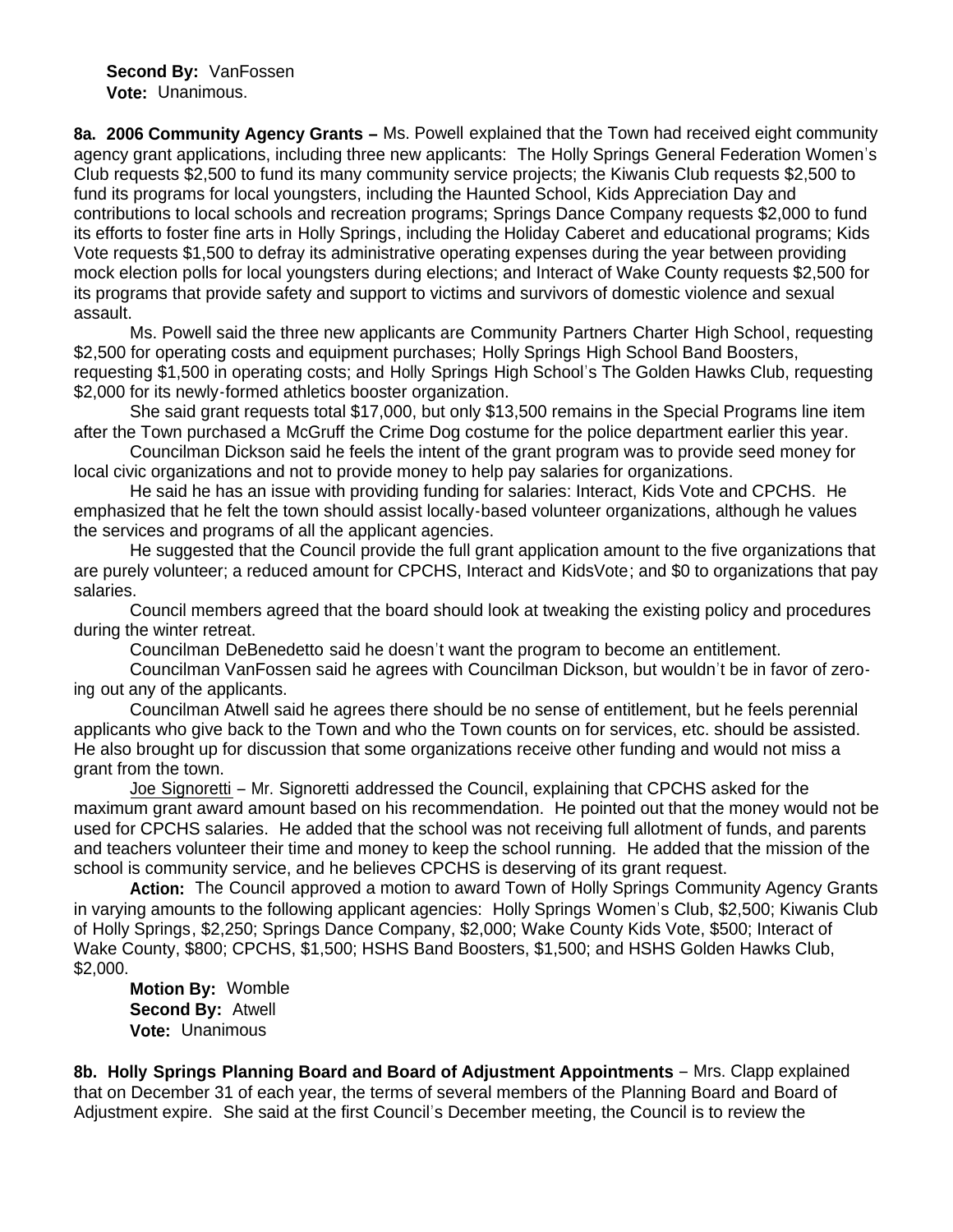applications for vacancies and re-appoint interested members or appoint new members to the respective boards.

 Mrs. Clapp said the Council is responsible for the appointment of "in-town" members to the Holly Springs Planning Board and Board of Adjustment. The ETJ members are officially appointed by the Wake County Board of Commissioners; however, the Town Council makes recommendations to the county board.

 Mrs. Clapp said the Council needs to appoint three in-town members and one in-town alternate member to the Board of Adjustment with terms ending December 31, 2009 and one ETJ alternate member with a term ending December 31, 2007.

 She added that the Council is to appoint two in-town members to the Planning Board with terms ending December 31, 2009.

Mrs. Clapp reviewed the list of applicants who expressed interest in serving as in-town or ETJ members of the Board of Adjustment and Planning Board.

 Mayor Sears asked the Council members to make individual nominations before acting on appointments as a board.

#### **Planning Board: 2 In-Town Members:**

 Councilman DeBenedetto nominated Dianne Dwyer and Mary Beamon. Councilman Womble nominated Mary Beamon and Dianne Dwyer. Councilman VanFossen nominated Jimmy Cobb and Joe Signoretti. Councilman Atwell nominated Joe Signoretti and Jimmy Cobb. Councilman Dickson nominated Joe Signoretti and Jimmy Cobb.

**Action #1:** The Council approved a motion to appoint James Cobb, 4936 Sunset Forest Circle, and reappoint Joe Signoretti, 1220 Trotters Bluff Drive, to serve on the Holly Springs Planning Board as in-town members with two-year terms expiring Dec. 31, 2009:

**Motion By:** Atwell **Second By:** VanFossen **Vote:** Unanimous

#### **Board of Adjustment: 3 In-Town Regular Members and 1 In-Town Alternate:**

 Councilman DeBenedetto nominated Douglas Fulcher, Matthew Taylor and Danny Bronson as regular members and Robert Goldfinger as an alternate.

 Councilman Womble nominated Dianne Dwyer, Mary Beamon and Danny Bronson as regular members and Robert Goldfinger as an alternate.

 Councilman VanFossen nominated Matthew Taylor, Mary Beamon and Danny Bronson as regular members and Vinnie D'Augustino as an alternate.

 Councilman Atwell nominated Matt Taylor, Robert Goldfinger and Linda Hunt-Williams as regular members and Dianne Dwyer as an alternate.

 Councilman Dickson nominated Matt Taylor, Linda Hunt-Williams and Robert Goldfinger as regular members and Dianne Dwyer as an alternate.

**Action #2:** The Council approved a motion to appoint Matt Taylor, Robert Goldfinger and Danny Bronson as in-town regular members and Dianne Dwyer as an in-town alternate member of the Holly Springs Board of Adjustment, all with terms ending Dec. 31, 2009.

**Motion By:** Atwell **Second By:** Dickson **Vote:** Unanimous.

## **Board of Adjustment: 1 ETJ Alternate Member:**

Councilman DeBenedetto nominated Ruth Hauser. Councilman Womble nominated Kathy Davis. Councilman VanFossen nominated David Phipps. Councilman Atwell nominated David Phipps. Councilman Dickson nominated David Phipps.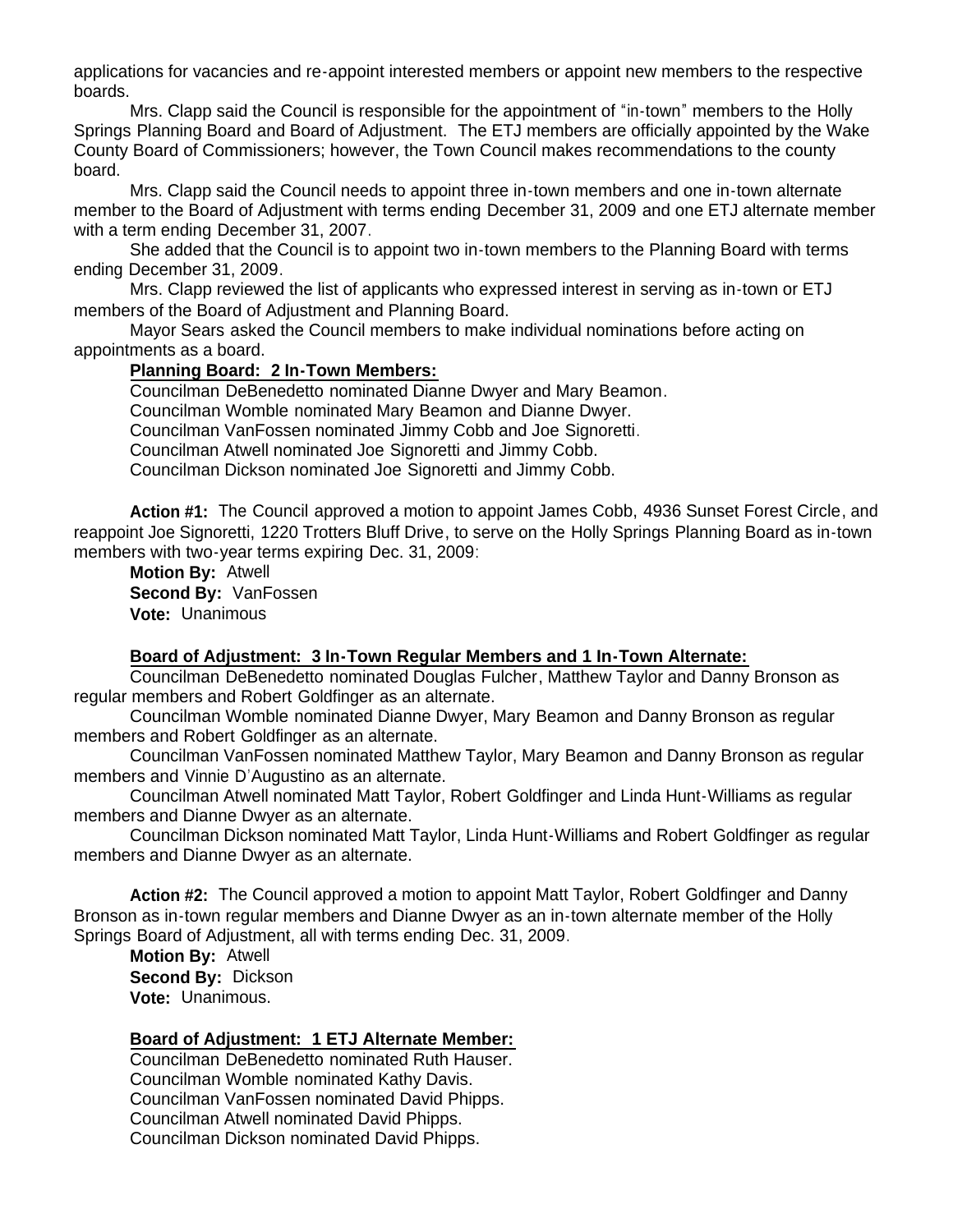**Action #3:** The Council approved a motion to recommend to the Wake County Commissioners that David Phipps, a resident of Oliver Creek subdivision, be appointed to the Holly Springs Board of Adjustment as an alternate member representing the ETJ to fulfill a vacant term that will expire on Dec. 31, 2007.

**Motion By:** Atwell **Second By:** Dickson **Vote:** Unanimous

**8c. Honeycutt Property Request** – Mr. Dean explained that Mr. Tim Honeycutt is requesting to develop a 10-lot (major) subdivision at the corner of Piney Grove-Wilbon and Wade Nash Roads with septic sewer service and possibly wells for water service. He said the property is located in the Town's ETJ, which makes it subject to the Town's UDO regulations.

 Mr. Dean said the Town's ordinances require major subdivisions to tie onto the Town water and sewer services. He said that Mr. Honeycutt has indicated that it would be difficult for him to afford the cost of extending public sewer to this property based on developing only 10 lots.

 Mr. Dean said that in the past, the Council has expressed interest in exploring and possibly developing a policy to allow for larger-lot subdivisions in the southwest Holly Springs growth area, thereby allowing flexibility within the regulations to make these projects cost-effective for the developer and to encourage larger lot sizes.

 Mr. Dean said the planning and engineering departments have discussed this request and recommends that development should be consistent with the policies and ordinances that are in place.

 He said that this would require Mr. Honeycutt to annex his property and connect to public utilities or he could develop the property as a minor subdivision (4 lots or less) and use well and septic.

 Mr. Dean said that it is staff's recommendation that the establishment of a special geographic area should be studied in which developers could build larger lots (perhaps a 1-acre minimum), and would be able to use septic systems but tie to Town water.

 He said staff feels that it is important to embark upon this type of development policy change in a planned manner, in lieu of allowing individual exceptions to the existing UDO. Mr. Dean said staff also feels that there is a lot of interest in small developments in this area, and the request for exceptions would be continuous and, if approved, would interrupt logical sewer service areas.

 Tim Honeycutt – Mr. Honeycutt said his property currently zoned R-30 and he asking to permission to develop the property per county regulations with no road improvements or well and septic.

Rather than considering this type request on a case-by-case basis, Council members directed staff to devise a policy by mid-January to address ETJ development where town utilities are remote. They agreed that development standards probably should be relaxed in these instances, but they want a policy in place so Mr. Honeycutt can submit plans.

The policy should address what areas will be required to connect to public utilities and which areas can be served by well and septic; and whether road improvements and/or ROW dedication will be required.

**Action:** None

8d. Woodcreek, 06-DP-09, (formerly Wildacre) - Mr. Bradley explained to the Council that the Town has received a request from Withers & Ravenel requesting a modification to development plan 05-DP-09 for Woodcreek (formerly known as Wildacre), which was approved Dec. 20, 2005.

 Mr. Bradley said staff has discussed and reviewed the developer's proposal and from the staff perspective, the amendments would have no adverse effect on the future residents of the subdivision, although there would be a significant reduction in the greenways. He said this reduction does not prevent the connectivity or the ability of pedestrians to reach destinations within or outside of Woodcreek development.

 Mr. Bradley said with the removal of the sanitary sewer easements from the stream corridors, staff feels it would be unproductive in our efforts to preserve these environmentally sensitive areas. He said the space would remain undeveloped open space and would be maintained as private open space. By definition, it would remain a greenway, although undeveloped.

Mr. Bradley said as a result of the reduction in greenway trails, the developer has agreed that these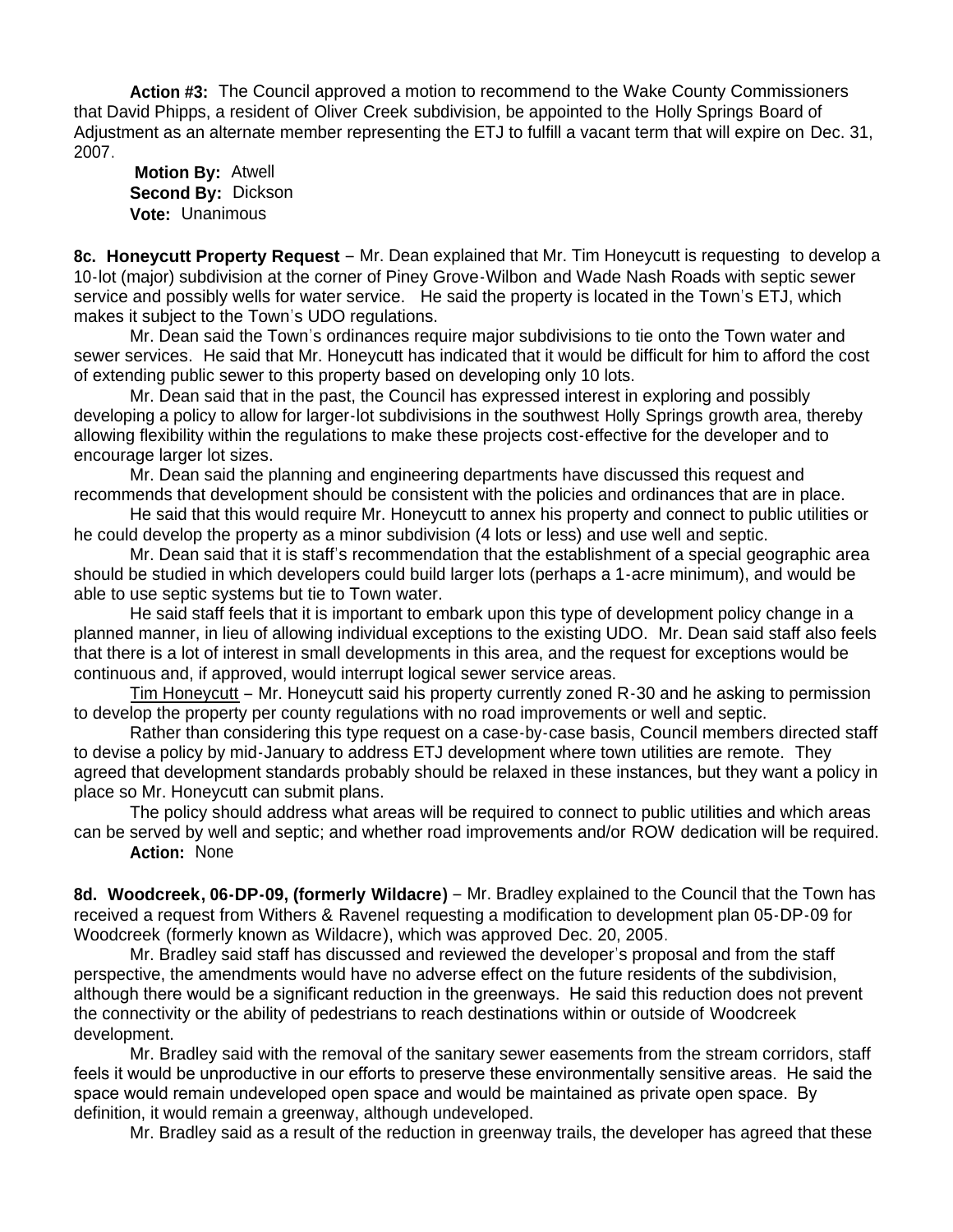credits would no longer be provided and that a fee in lieu would replace this construction credit.

Mr. Bradley said staff recommends that this amendment be approved,

 **Action:** The Council approved a motion to allow further modifications to 05-DP-09 for Woodcreek Subdivision to remove sanitary sewer easements from environmentally-sensitive stream buffers, which will become privately owned undeveloped open space; the resulting reduction in greenway trail construction will be from 11,000 feet to 2,330 feet; previously authorized fee credits for greenway trail construction no longer will be provided; a fee-in-lieu will replace this construction credit; and approval is with the caveat that if sewer lines need to be moved back to stream corridors, then so will the greenway trails.

 **Motion By:** VanFossen **Second By:** Womble **Vote:** Unanimous

**8e. Long-Range Water Projections – Ms.** Sudano said Harnett County is in the beginning stages of a water treatment plant expansion and has requested information from the Town on its long-range water needs. She said that a consultant completed a study for the Town earlier this year looking at long-range water needs.

 Ms. Sudano said that the Town Manager has been working with Harnett County to pursue additional water to meet shorter term needs.

**Action:** None

**9. Public Comment:** At this time, an opportunity was provided for members of the audience who had registered to speak to address the Council on any variety of topics not listed on the night's agenda. None.

## **10. Other Business:**

 Winter Retreat – The Council scheduled its 2007 Winter Retreat to be held Friday through Sunday, Feb. 16-18 at Pine Needles Lodge and Golf Club or other location within an hour's drive of Holly Springs.

**11. Manager's Report:** Mr. Dean commended Mrs. Powell and staff member Barb Koblich for their work on the Christmas parade; he commended staff member Bob Klaus for a successful cultural center grant opening; he commended the town's finance office for a successful financial audit; and he commended Public Works and Parks and Recreation Department staff for reconstructing the stream channel at Bass Lake for \$40,000, saving the town hundreds of thousands of dollars over a contractor's bid for the same work.

**12. Closed Session:** The Council approved a motion to enter into Closed Session, pursuant to G.S. 143- 318.11(a)(6) to discuss with the town attorney a matter regarding a public officer/employee.

 **Motion By:** Atwell **Second By:** Dickson **Vote:** Unanimous

# **General Account of Closed Session – December 19, 2006**

 In Closed Session, the Town Council received an update from the town attorney on a litigious matter relating to a personnel issue.

## **-- End General Account**

The Council approved a motion to return to Open Session. The motion was made by Councilman Atwell, seconded by Councilman Dickson and carried unanimously.

**13. Adjournment:** There being no further business for the evening, the December 19, 2006, meeting of the Holly Springs Town Council was adjourned following a motion by Councilman Womble, a second by Councilman VanFossen and a unanimous vote.

Respectfully Submitted on Tuesday, Feb. 6, 2007.